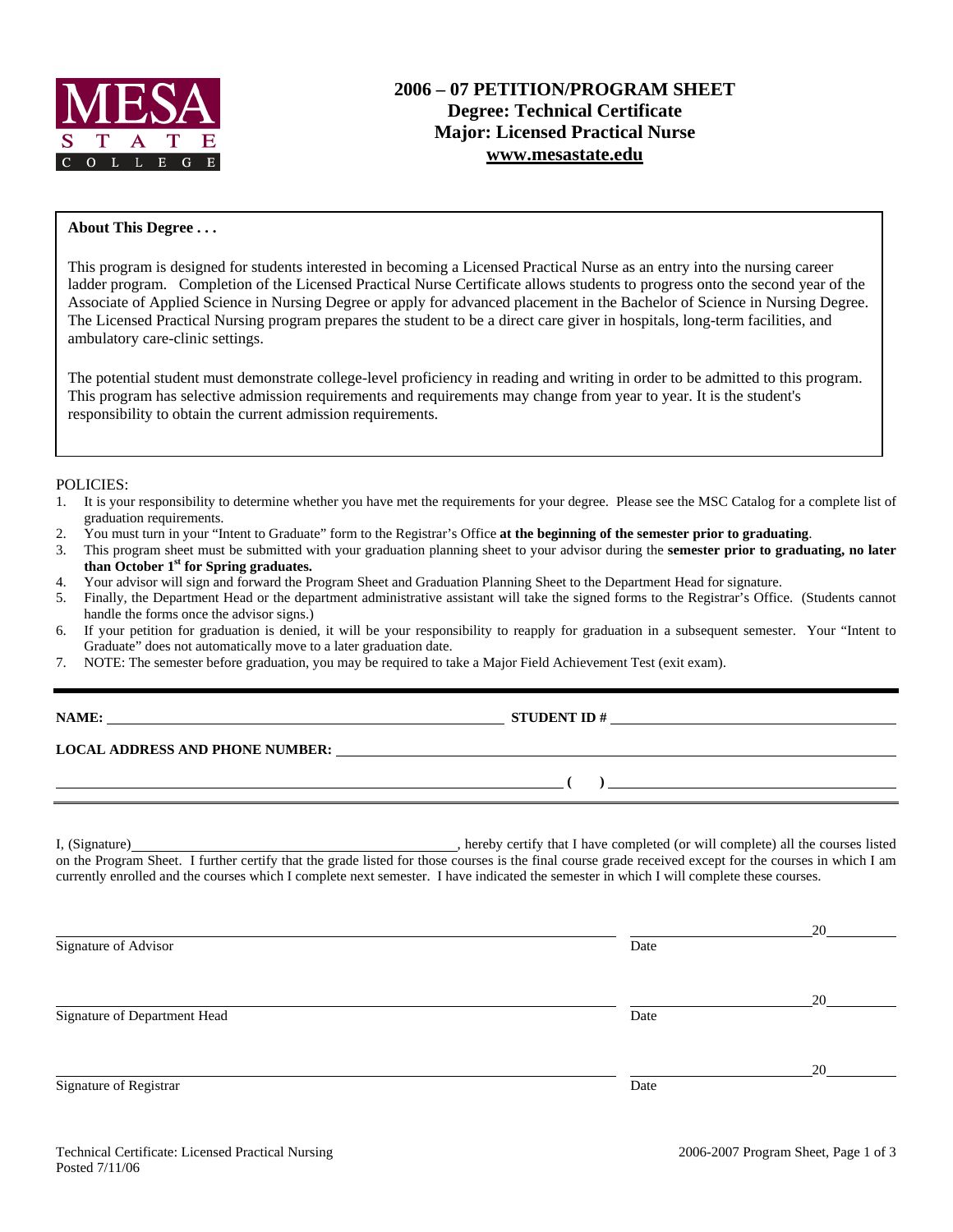- A cumulative grade point average of 2.0 or higher must be maintained for all courses taken and for the courses which comprise the area of emphasis in NURS.
- The general education courses and prerequisites should be completed prior to beginning the NURS courses.
- It is recommended that students work closely with a faculty advisor when selecting appropriate courses and scheduling classes.

| <b>GENERAL EDUCATION (9 Semester Hours)</b>                                                                              |                                                               |        |       |      |      |           |             |                       | <b>PREREQUISITES</b> (8 Semester Hours) |       |      |      |           |
|--------------------------------------------------------------------------------------------------------------------------|---------------------------------------------------------------|--------|-------|------|------|-----------|-------------|-----------------------|-----------------------------------------|-------|------|------|-----------|
| Course                                                                                                                   | No.                                                           | Credit | Grade | Term | Year | Trns/Subs | Course      | <u>No.</u>            | Credit                                  | Grade | Term | Year | Trns/Subs |
| <b>English</b> (6 semesters)                                                                                             |                                                               |        |       |      |      |           |             | <b>Prerequisites:</b> |                                         |       |      |      |           |
| ENGL                                                                                                                     | 111                                                           |        |       |      |      |           | <b>BIOL</b> | 209                   |                                         |       |      |      |           |
| <b>ENGL</b>                                                                                                              | 112                                                           | 3      |       |      |      |           | <b>BIOL</b> | 209L                  |                                         |       |      |      |           |
|                                                                                                                          | Social and Behavioral Sciences, Humanities or Selected Speech |        |       |      |      |           |             |                       |                                         |       |      |      |           |
| <b>Courses</b> (6 semesters)                                                                                             |                                                               |        |       |      |      |           | BIOL        | 210                   |                                         |       |      |      |           |
| **PSYC                                                                                                                   | 233                                                           |        |       |      |      |           | BIOL        | 210L                  |                                         |       |      |      |           |
| **This course is counted with the general education courses, but is a<br>prerequisite for the L.P.N. in Nursing program. |                                                               |        |       |      |      |           |             |                       |                                         |       |      |      |           |

#### **Technical Certificate in Licensed Practical Nursing Course Requirements** (31 Semester Hours)

| Course      | <u>No.</u> | Credit        | Grade                                                                  | Term | Year | Trns/Subs | Course      | <u>No.</u>  | Credit     | Grade                                                                                                      | Term | Year | Trns/Subs |
|-------------|------------|---------------|------------------------------------------------------------------------|------|------|-----------|-------------|-------------|------------|------------------------------------------------------------------------------------------------------------|------|------|-----------|
| <b>NURS</b> | 101        |               | $\frac{1}{\sqrt{2}}$ and $\frac{1}{\sqrt{2}}$ and $\frac{1}{\sqrt{2}}$ |      |      |           | <b>NURS</b> | <u>117</u>  |            | $\overline{2}$                                                                                             |      |      |           |
| <b>NURS</b> | <u>106</u> | 6             |                                                                        |      |      |           | <b>NURS</b> | <u>117L</u> |            |                                                                                                            |      |      |           |
| <b>NURS</b> | 106L       |               |                                                                        |      |      |           | <b>NURS</b> | 118         |            | $\frac{2}{\sqrt{2}}$ and $\frac{2}{\sqrt{2}}$ and $\frac{2}{\sqrt{2}}$                                     |      |      |           |
| <b>NURS</b> | 107        | 3             |                                                                        |      |      |           | <b>NURS</b> | 118L        |            |                                                                                                            |      |      |           |
| <b>NURS</b> | 107L       | $\mathcal{L}$ |                                                                        |      |      |           | <b>NURS</b> | 156         |            | $\frac{1}{\sqrt{1-\frac{1}{2}}}$ and $\frac{1}{\sqrt{1-\frac{1}{2}}}$ and $\frac{1}{\sqrt{1-\frac{1}{2}}}$ |      |      |           |
| <b>NURS</b> | <u>108</u> |               |                                                                        |      |      |           | <b>NURS</b> | 171L        | $\bigcirc$ |                                                                                                            |      |      |           |
| <b>NURS</b> | 108L       |               |                                                                        |      |      |           | <b>NURS</b> | 172L        |            | $3 \left( \frac{1}{2} \right)$                                                                             |      |      |           |
| <b>NURS</b> | <u>112</u> |               |                                                                        |      |      |           |             |             |            |                                                                                                            |      |      |           |

## **GENERAL EDUCATION AND PREREQUISITES** (17 Semester Hours)

**English – 6** Semester Hours ENGL 111 **and** ENGL 112

### **PREREQUISITES**

BIOL 209 and BIOL 209L \* BIOL 210 and BIOL 210L \* PSYC 233 \*\* \* BIOL 209/209L and BIOL 210/210L must have been completed within five years prior to applying to the nursing program. \*\* This course is counted with the general education courses, but is a prerequisite for the Licensed Practical Nursing program.